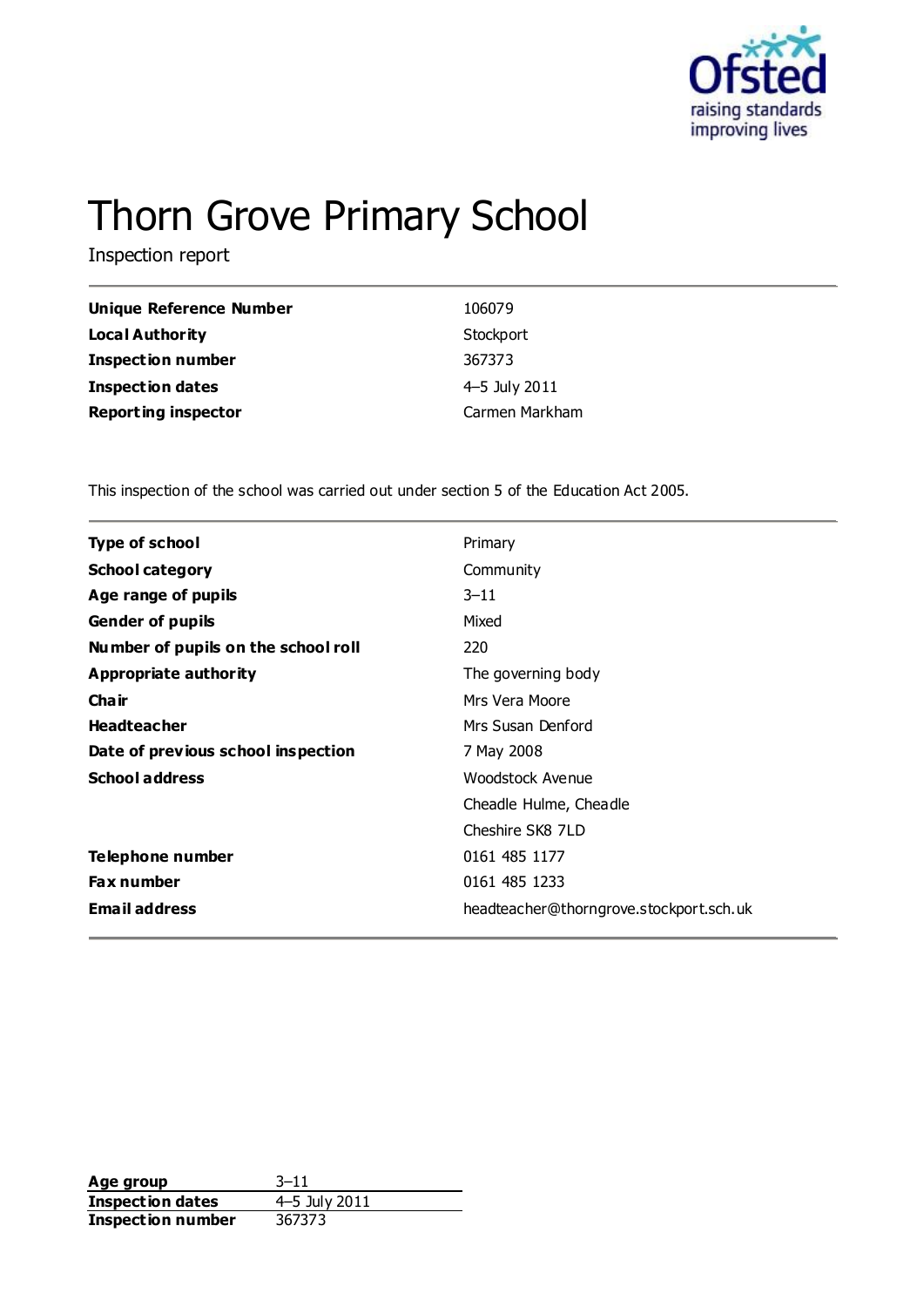The Office for Standards in Education, Children's Services and Skills (Ofsted) regulates and inspects to achieve excellence in the care of children and young people, and in education and skills for learners of all ages. It regulates and inspects childcare and children's social care, and inspects the Children and Family Court Advisory Support Service (Cafcass), schools, colleges, initial teacher training, work-based learning and skills training, adult and community learning, and education and training in prisons and other secure establishments. It assesses council children's services, and inspects services for looked after children, safeguarding and child protection.

Further copies of this report are obtainable from the school. Under the Education Act 2005, the school must provide a copy of this report free of charge to certain categories of people. A charge not exceeding the full cost of reproduction may be made for any other copies supplied.

If you would like a copy of this document in a different format, such as large print or Braille, please telephone 0300 123 4234, or email **[enquiries@ofsted.gov.uk](mailto:enquiries@ofsted.gov.uk)**.

You may copy all or parts of this document for non-commercial educational purposes, as long as you give details of the source and date of publication and do not alter the documentation in any way.

To receive regular email alerts about new publications, including survey reports and school inspection reports, please visit our website and go to 'Subscribe'.

Royal Exchange Buildings St Ann's Square Manchester M2 7LA T: 0300 123 4234 Textphone: 0161 618 8524 E: **[enquiries@ofsted.gov.uk](mailto:enquiries@ofsted.gov.uk)**

W: **[www.ofsted.gov.uk](http://www.ofsted.gov.uk/)**

© Crown copyright 2011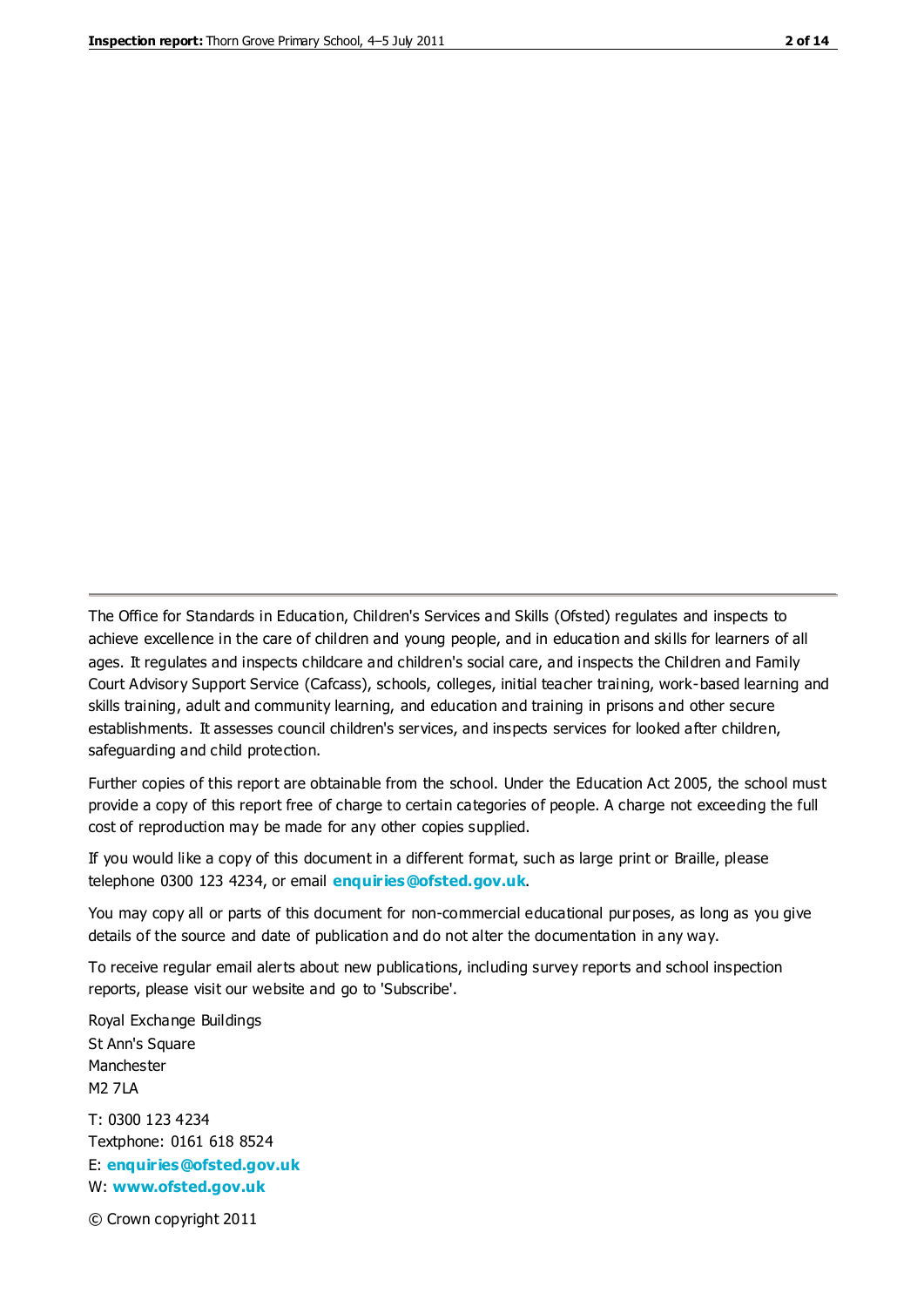# **Introduction**

The inspection was carried out by three additional inspectors. The inspectors visited 11 lessons and observed eight teachers. Inspectors spoke to pupils about their learning and looked at learning in lessons and in pupils' books. The inspectors held meetings with members of the governing body, staff and groups of pupils and spoke both formally and informally to parents and carers. They observed the school's work and looked at the school improvement plan, school policies, safeguarding documents and details of the progress made by pupils. The responses to 52 questionnaires from parents and carers, and those from pupils and staff were scrutinised.

The inspection team reviewed many aspects of the school's work. It looked in detail at a number of key areas.

- The progress children make during the Early Years Foundation Stage and whether this is maintained during in Key Stage 1.
- Variations in pupils' attainment and whether there are aspects of the provision that contribute to lower attainment in some year groups.
- The quality of the provision in supporting the needs of all groups of pupils.
- Whether the school examined carefully the impact of improvement initiatives before identifying the next steps to take in action planning.
- The effectiveness of the school's management of pupils' attendance and whether there are compelling reasons for what appears to be low attendance.

# **Information about the school**

Thorn Grove is an average-sized primary school. It includes a deaf base resource provision run by the local authority. Many pupils from this unit are taught in the mainstream classes and some are on the roll of other schools. The school admits an increasing number of pupils with severe and complex needs. The proportion of pupils with special educational needs and/or disabilities is similar to the national average but the proportion of pupils with a statement of special educational needs is very high. The proportion of pupils known to be eligible for free school meals is a little below the national average. The number of pupils joining or leaving the school partway through their schooling (pupil mobility) is a little above average. The majority of pupils are White British. The proportion of pupils from minority ethnic heritages is less than half the national average and the proportion of pupils who speak English as an additional language is below that usually found.

There is currently one mixed-age class in school. Many of the children who attend the Nursery class move to other schools nearer to their homes for the remainder of their primary education. The current headteacher has been in post since September 2010. Staffing turbulence has been a feature of the school since 2008. The school has been awarded Healthy Schools status.

Elm Cottage Club, a privately run nursery, operates on the same site. It will receive a separate inspection and its report is available on the Ofsted website. Play Club Unlimited provides before- and after-school care for the children of Thorn Grove; this is managed off site by a separate provider.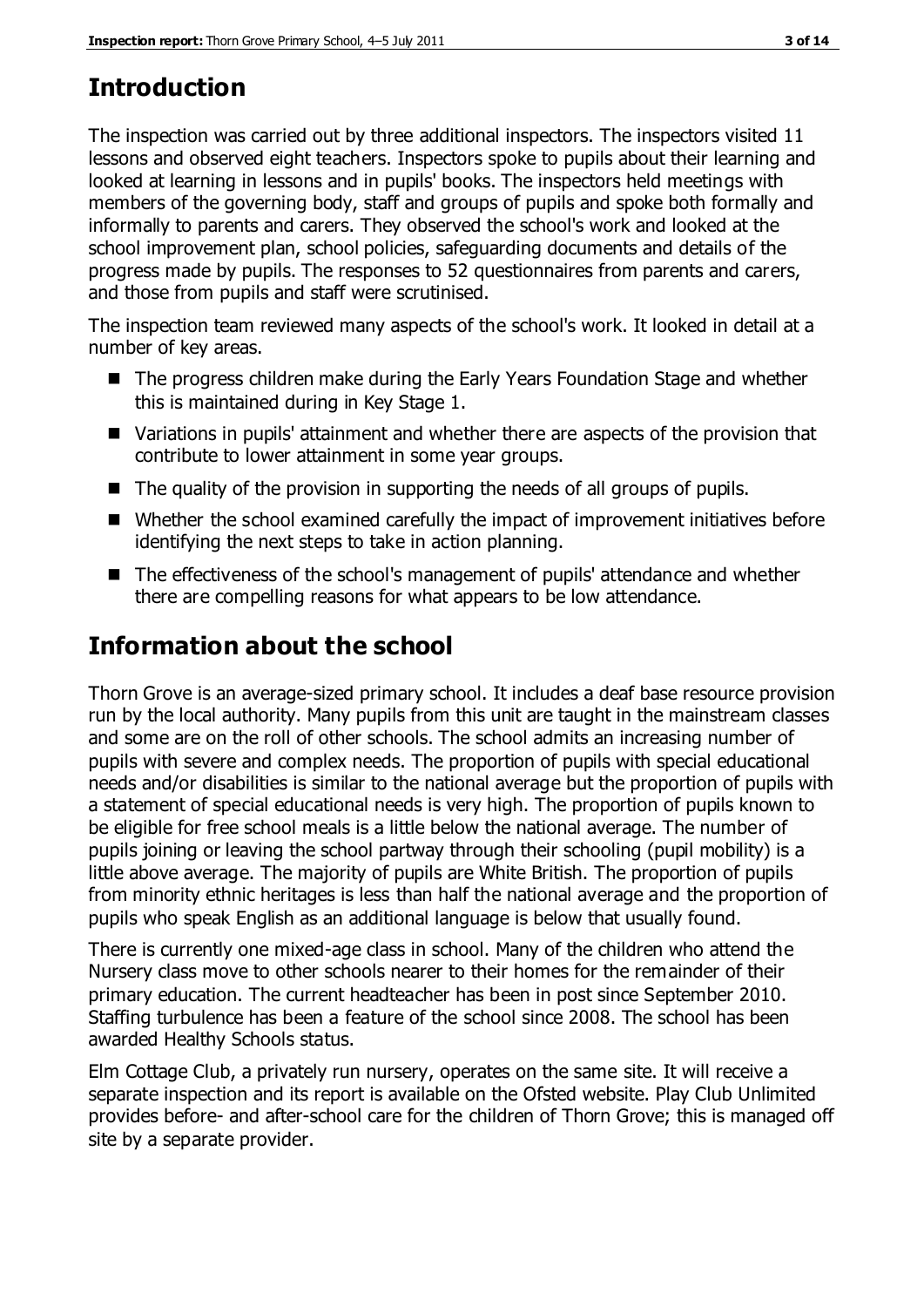# **Inspection judgements**

| Overall effectiveness: how good is the school?  |  |
|-------------------------------------------------|--|
| The school's capacity for sustained improvement |  |

# **Main findings**

Thorn Grove is a good school. It is highly inclusive and its outstanding care, guidance and support for all pupils reflect the underlying values and ethos of the school. This provides a safe and very welcoming environment for pupils to learn and to mature into caring and thoughtful young people. By the end of Year 6, attainment is above average in English and mathematics and the progress of all pupils is good. Pupils behave well, enjoy school and attendance is above average.

The senior leadership team has been effective in continuing to develop a previously successful school. This has been achieved by rigorous monitoring and accurate selfevaluation followed by good action planning and good support for staff to enable them to develop their skills. The team is rigorous in evaluating the impact of new initiatives before identifying the next steps in the improvement process. Expectations are high and targets are challenging and, as leadership and management responsibilities are increasingly shared between staff, the school is able to sustain its current rate of change. The school's capacity for sustained improvement is, therefore, good.

Teaching is good overall and contributes to pupils' good progress. However, the quality of teaching is a little variable as new teaching strategies are not fully embedded and new teachers are receiving support to implement the school's current practice and expectations. In Key Stages 1 and 2, the new curriculum has been very successful in stimulating pupils' interest and imagination and provided them with exciting writing opportunities. However, in the Early Years Foundation Stage, this is less well developed and there are fewer opportunities for children to develop their curiosity and imagination.

The school's promotion of equal opportunity and its effectiveness in tackling discrimination is outstanding. There is no difference between the progress of different groups of pupils. The school is a harmonious and cohesive community where all pupils thrive. However, the school's promotion of community cohesion is satisfactory and pupils have limited real experience of cultures and communities that are different from their own.

# **What does the school need to do to improve further?**

- Improve the consistency of teaching so that all lessons are at least good by:
	- $-$  embedding the recent improvements in teaching
	- developing peer and self-assessment by pupils to give them more responsibility for their own learning.
- Develop the curriculum in the Early Years Foundation Stage to engage children fully in their learning and develop their curiosity and imagination.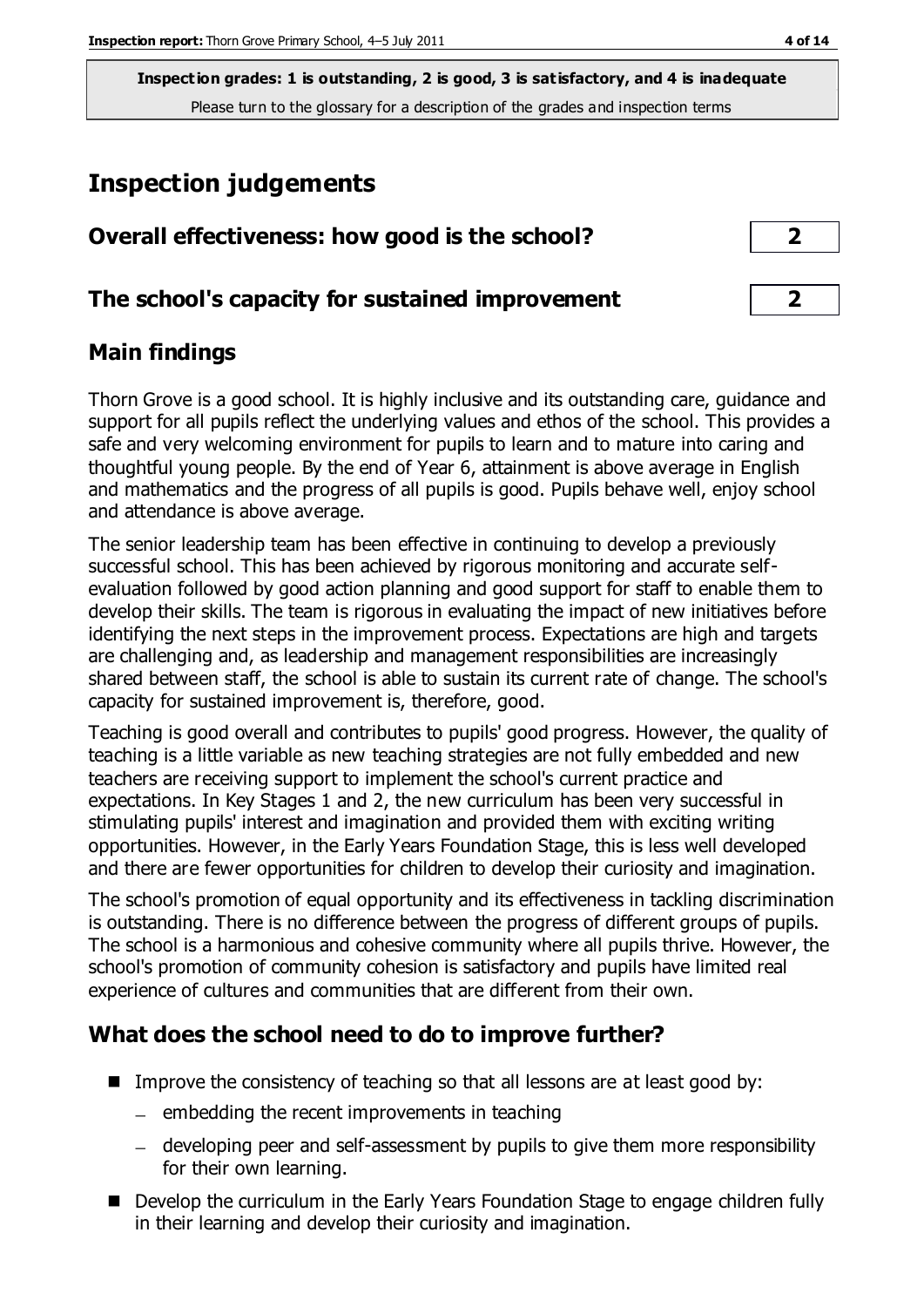- Improve the promotion of community cohesion and raise pupils' awareness of cultures and communities that are different from their own by:
	- establishing links with a multi-cultural primary school
	- developing links with a school overseas.

#### **Outcomes for individuals and groups of pupils 2**

Pupils' achievement is good throughout the school. They enjoy their learning as topics are interesting and they know that they can ask for help and make suggestions to improve the school. They appreciate the time teachers spend with them supporting their learning and have the confidence to take risks in order to learn. They make good use of homework clubs and other strategies to improve their work. Pupils know how well they are performing in English and mathematics and know their targets, as these are displayed on their work tables and in their books. Good marking ensures pupils know how to improve their work. They are at an early stage in learning how to assess their own work and that of their peers.

Most children start school in the Reception class with less developed skills than those typical for children of this age. By the end of Year 6, pupils' attainment is above average in mathematics and English. There is a rising trend in pupils' performance with significant improvements in English, although mathematics continues to be stronger. An increasing proportion of pupils are attaining the higher levels in both subjects. In English, this is in line with the national average but in mathematics, it is significantly above. This represents good progress for all pupils. There is no difference between the performance of boys and girls; pupils in Key Stage 1 continue the good progress they make in Reception. More-able pupils attain and the very few pupils who speak English as an additional language progress, as well as their peers in school. The progress of pupils with special educational needs and/or disabilities is also good. In 2010, the vast majority of these pupils had made at least two levels progress from Year 3 to the end of Year 6, in line with the national average, but most had exceeded this. Lesson observations show this trend is continuing and that there are now no concerns about any group contributing to lower attainment or progress. This includes those pupils from the resource base whose learning and progress is equally good as all other pupils.

Pupils' spiritual, moral, social and cultural development is good and contributes well to their personal development. The behaviour of all pupils is good in lessons and around school. They are very considerate of the needs of others and respect their feelings and values. Pupils work well independently and collaboratively; they lead and participate in enterprise projects and attend school regularly. They are developing good workplace skills. Pupils feel safe in this cohesive community where relationships are good and they are cared for well. They know how to stay safe and healthy and recognise their own responsibility for both. Pupils have a real voice in their school community through the good school council and comment boxes. They readily take on responsibilities in school and support local facilities like the community library and church. Their behaviour and attitudes are very well regarded by the local community. Pupils have good knowledge of different faith traditions and they are developing their awareness of the arts, particularly music.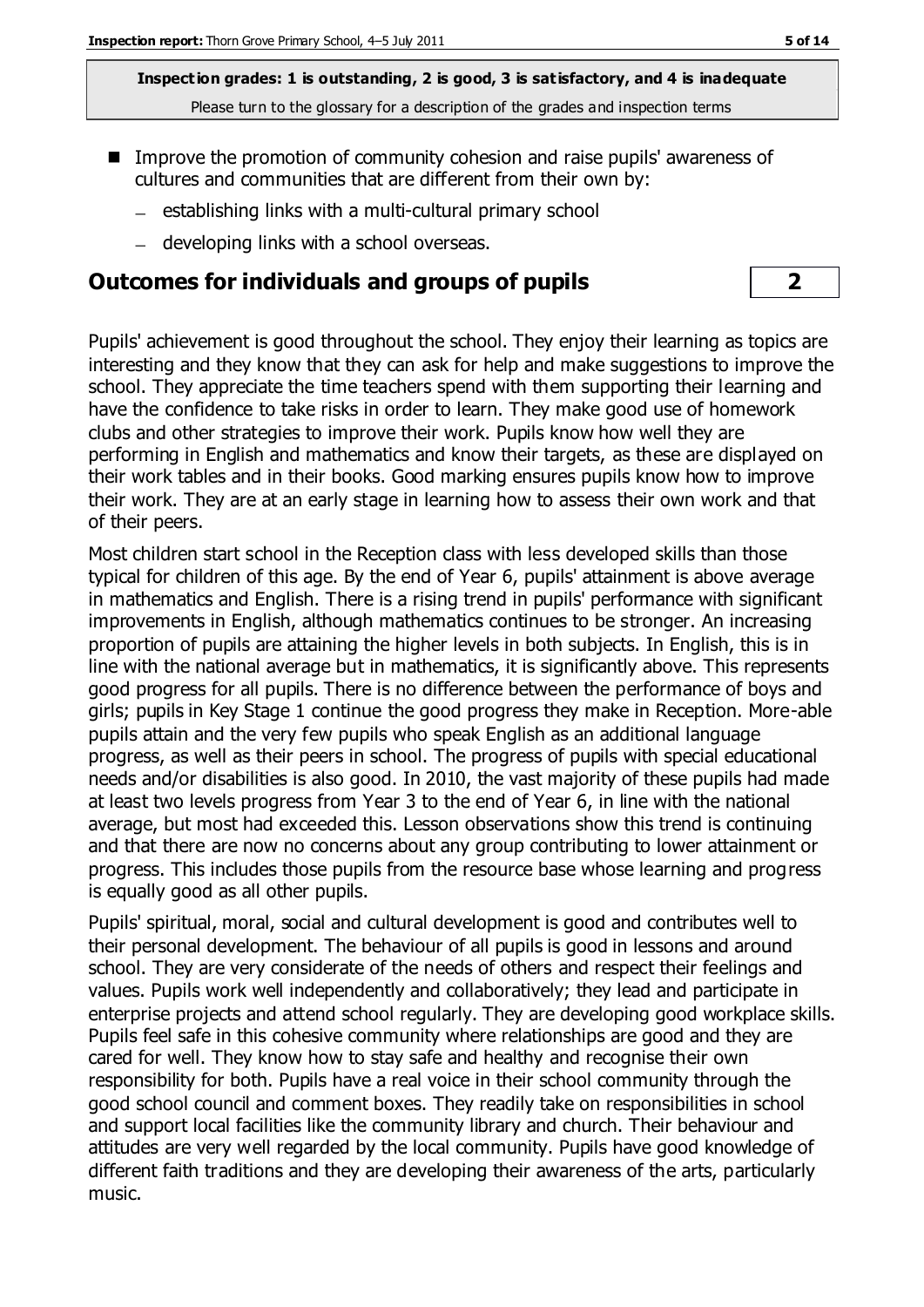# **Inspection grades: 1 is outstanding, 2 is good, 3 is satisfactory, and 4 is inadequate**

Please turn to the glossary for a description of the grades and inspection terms

These are the grades for pupils' outcomes

| Pupils' achievement and the extent to which they enjoy their learning                                                     | $\overline{2}$ |
|---------------------------------------------------------------------------------------------------------------------------|----------------|
| Taking into account:<br>Pupils' attainment <sup>1</sup>                                                                   | 2              |
| The quality of pupils' learning and their progress                                                                        | $\mathcal{P}$  |
| The quality of learning for pupils with special educational needs and/or disabilities<br>and their progress               | $\overline{2}$ |
| The extent to which pupils feel safe                                                                                      | $\mathbf{2}$   |
| Pupils' behaviour                                                                                                         | 2              |
| The extent to which pupils adopt healthy lifestyles                                                                       | 2              |
| The extent to which pupils contribute to the school and wider community                                                   | $\overline{2}$ |
| The extent to which pupils develop workplace and other skills that will contribute to<br>their future economic well-being |                |
| Taking into account:<br>Pupils' attendance <sup>1</sup>                                                                   | $\mathfrak{p}$ |
| The extent of pupils' spiritual, moral, social and cultural development                                                   | 2              |

<sup>1</sup> The grades for attainment and attendance are: 1 is high; 2 is above average; 3 is broadly average; and 4 is low

# **How effective is the provision?**

Teaching has improved this year as the progress of all pupils is systematically tracked and teachers use this information to plan lessons that meet the different needs of learners. Good planning is supported well by skilled teaching assistants, well-planned resources and good use of information and communication technology. Learning objectives are shared with pupils and marking reflects how effectively these objectives have been met. Many learning strategies are known and used regularly by pupils, including the good classroom displays that remind them of targets and how to ensure that these are met. Teachers model good practice well and are very skilful in their use of questioning to extend the understanding of pupils who are working at different levels. As improvements to teaching are relatively new, there is some inconsistency in their application by different teachers. While the quality of marking is good, the ability of pupils to assess their own work and that of their peers is underdeveloped.

The curriculum is broad and balanced and focuses on the development of basic skills within the context of exciting and relevant topics. Curriculum planning takes very good account of the needs of different groups of pupils to ensure that all can access it. This includes the school's nurture group that supports pupils well. Pupils' progress is carefully monitored across all curriculum areas. The personal development of pupils is addressed well by the curriculum and well supported by visitors and visits including residential experiences. Good partnerships support sporting and musical activities. Music contributes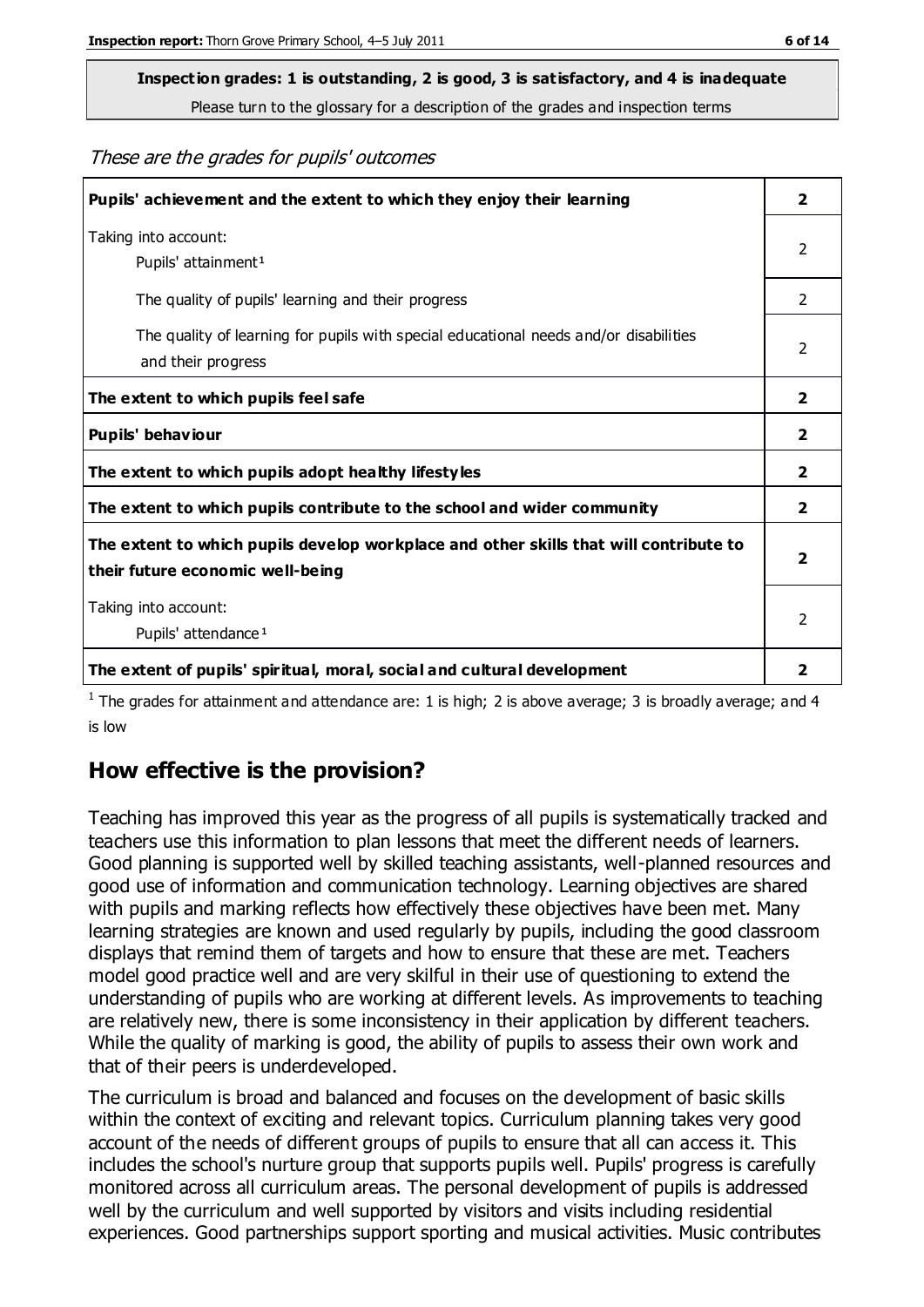significantly to the curriculum for deaf pupils who participate with their hearing peers in national public performances. There is very high attendance at a range of after-school clubs.

Pastoral care is outstanding. Transition arrangements throughout school are meticulously planned and very effective as pupils settle quickly into their new environments. Very good strategies have improved attendance. Very well-targeted support ensures pupils feel valued and cared for in a family environment where they thrive. The care and support for pupils with special educational needs and/or disabilities, including those from the resource base, are exemplary in relation to the effective systems to monitor their learning needs and in ensuring the adaptation of resources, physical environment, and training for the staff, parents and carers. Several case studies clearly demonstrate how the school meets the needs of pupils whose circumstances make them potentially vulnerable through the use of trained specialist staff in school and external agencies. The school uses a variety of media to communicate effectively with parents and carers and ensures that they are kept fully informed about their children's progress.

| The quality of teaching                                                                                    |  |
|------------------------------------------------------------------------------------------------------------|--|
| Taking into account:<br>The use of assessment to support learning                                          |  |
| The extent to which the curriculum meets pupils' needs, including, where relevant,<br>through partnerships |  |
| The effectiveness of care, guidance and support                                                            |  |

These are the grades for the quality of provision

# **How effective are leadership and management?**

The school is the focus for the learning and well-being of pupils and their families because the headteacher's clear vision for the development of an inclusive community school is shared fully by the leadership and management team. Over the past year, rapid progress has been made towards this goal. This has been achieved through strong school selfevaluation, challenging but realistic action planning and the subsequent effectiveness of the management in supporting improvement in teaching and learning. This is supported by the introduction of an effective system to track the progress of pupils and by class teachers being made accountable for the progress of their pupils through regular reviews. Teachers subscribe to the vision and morale is high. The impact of this work is seen in the accelerating attainment and progress of pupils.

The governing body has a good understanding of the strengths of the school and the areas that require improvement. It is effective in its management of the premises and the budget, where it holds the school to account. Governors are becoming increasingly skilled in aspects of curriculum and staffing. They ensure that policies are regularly reviewed and safeguarding meets national requirements. Pupils are safe in school; the building and the school grounds are secure and safeguarding training for staff is up to date. The school promotes equality of opportunity and tackles discrimination in an exemplary manner. This is at the heart of its work and is exemplified in the way that pupils from the resource unit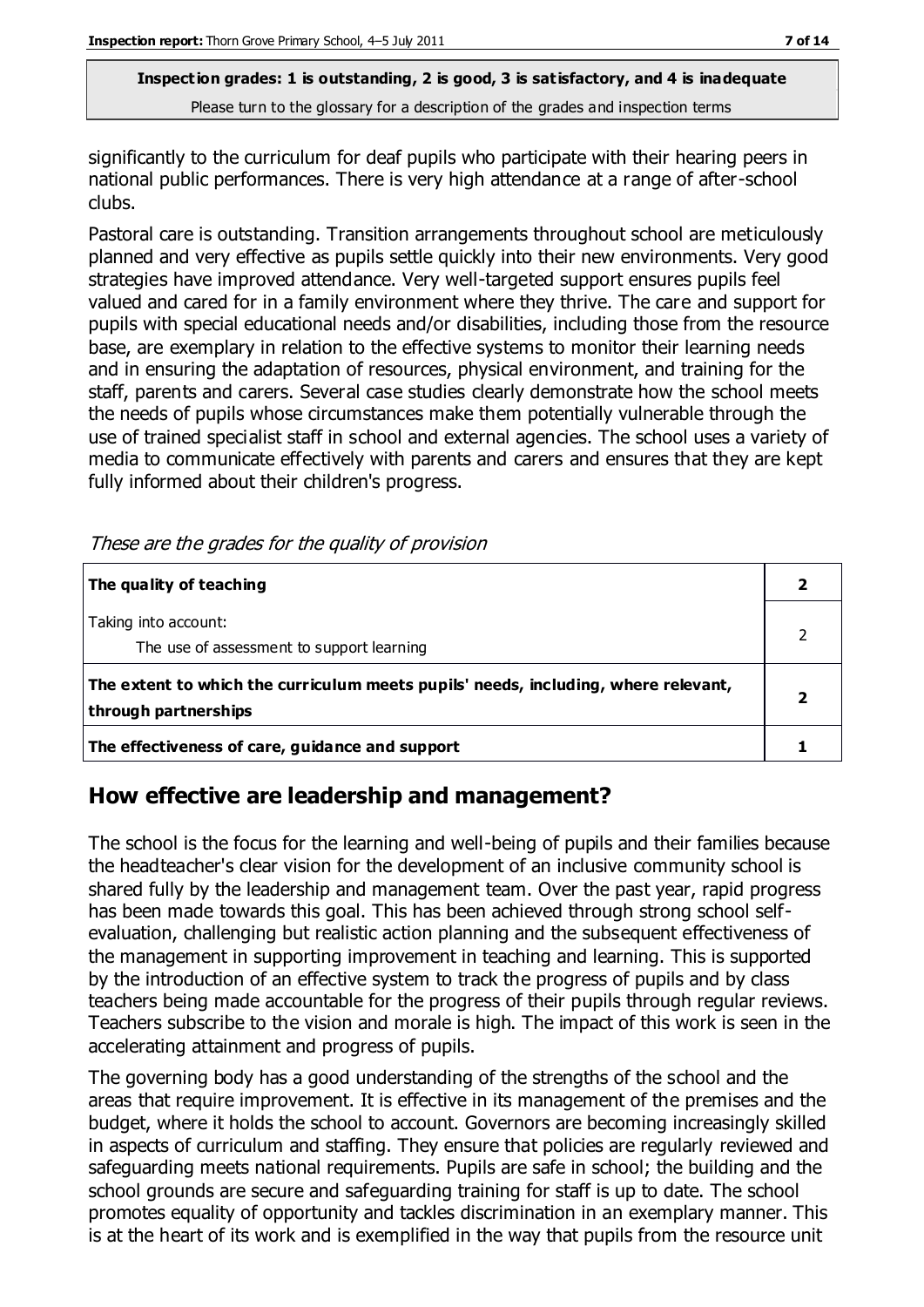are fully integrated in all aspects of school life. There is no difference in the rate of progress of any group of pupils. Community cohesion is less well developed and has not been a priority for the first year of the new leadership team. However, a policy and an action plan have been compiled following an audit of the school's context. The school is a very cohesive community and has close involvement with the local area but pupils have limited real experience of communities that are different from their own. The next steps in the school's plans are to establish links with a multi-cultural primary school and links with a school overseas.

| The effectiveness of leadership and management in embedding ambition and driving<br><b>improvement</b>                                                           |                |
|------------------------------------------------------------------------------------------------------------------------------------------------------------------|----------------|
| Taking into account:<br>The leadership and management of teaching and learning                                                                                   | 2              |
| The effectiveness of the governing body in challenging and supporting the<br>school so that weaknesses are tackled decisively and statutory responsibilities met | $\overline{2}$ |
| The effectiveness of the school's engagement with parents and carers                                                                                             | $\overline{2}$ |
| The effectiveness of partnerships in promoting learning and well-being                                                                                           | $\overline{2}$ |
| The effectiveness with which the school promotes equality of opportunity and tackles<br><b>discrimination</b>                                                    | 1              |
| The effectiveness of safeguarding procedures                                                                                                                     | 3              |
| The effectiveness with which the school promotes community cohesion                                                                                              | 3              |
| The effectiveness with which the school deploys resources to achieve value for money                                                                             | 2              |

These are the grades for leadership and management

# **Early Years Foundation Stage**

Many children start Nursery with skills that are below age-related expectations, especially in communication, language and literacy. All groups of children make good progress and, by the end of Nursery when many transfer to a different primary school, their skills are broadly in line with age-related expectations. The group of children who transfer to the Reception class is a different group. They are a little below age-related expectations, particularly in reading, writing, and knowledge and understanding of the world. They are stronger in personal and social development and in numbers and letters for counting. These children quickly develop good independent learning skills, play together and develop good relationships with other children and adults. The provision is well staffed. Children's needs are assessed accurately early on and effective planning and monitoring of their progress enable them to learn quickly. Children benefit from short, formally taught sessions and well- structured free-play activities, both in and out of doors that are skilfully supported by staff. There is an appropriate emphasis on speaking and listening but the use of topic work to inspire curiosity, imagination and interest is limited. Nonetheless, good teaching is ensuring that by the end of Reception almost all children exceed age-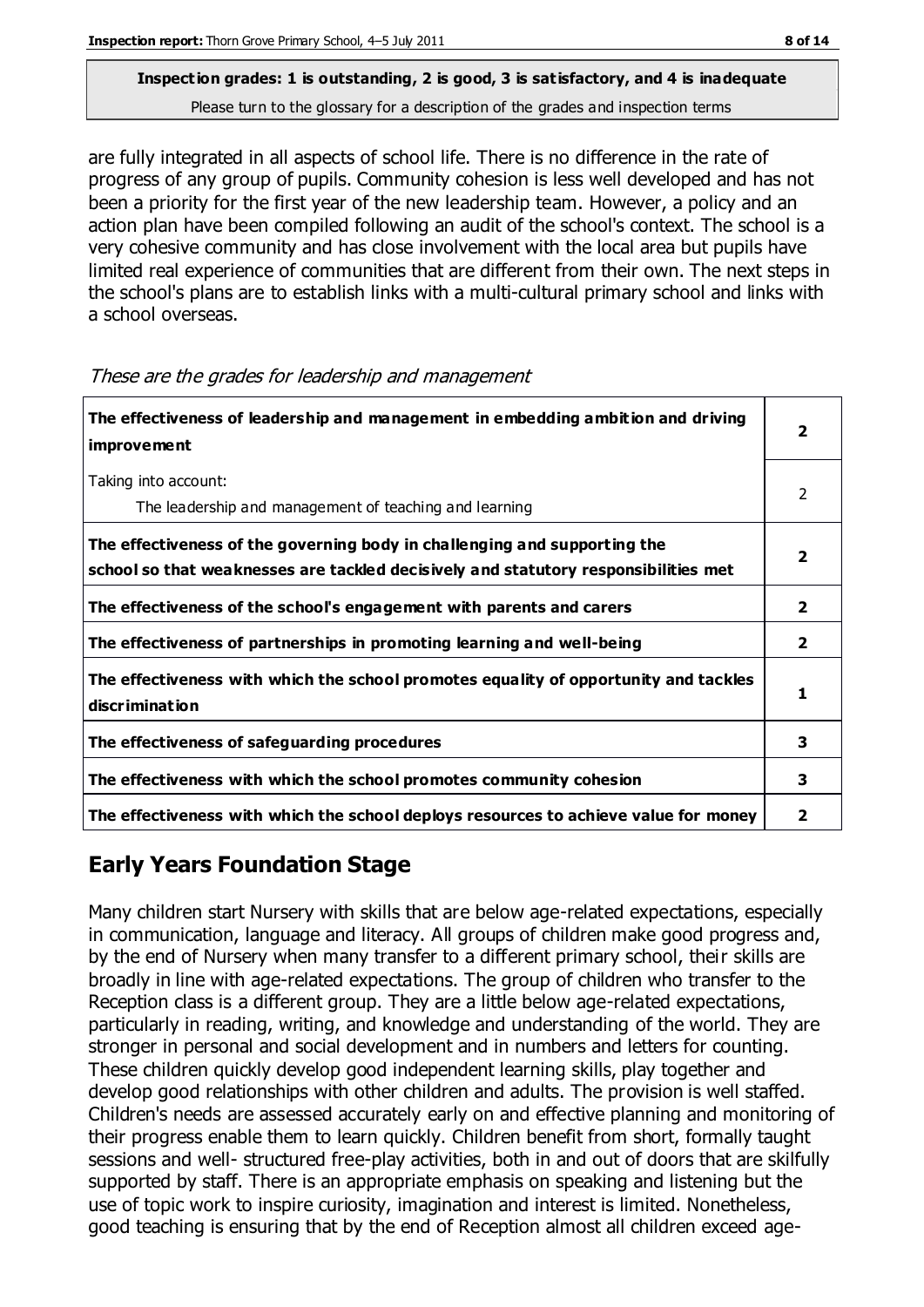# **Inspection grades: 1 is outstanding, 2 is good, 3 is satisfactory, and 4 is inadequate**

Please turn to the glossary for a description of the grades and inspection terms

related expectations in communication, language and literacy, number skills, and personal and social development. This represents good progress from their starting points.

Children's safety is a high priority and they are cared for well. Their progress is effectively monitored and shared with parents and carers. Comprehensive induction arrangements ensure that new children settle quickly into the setting. Close working with Year 1 also eases the transition of pupils into the main school. The provision is led and managed well.

These are the grades for the Early Years Foundation Stage

| Overall effectiveness of the Early Years Foundation Stage                             |  |
|---------------------------------------------------------------------------------------|--|
| Taking into account:<br>Outcomes for children in the Early Years Foundation Stage     |  |
| The quality of provision in the Early Years Foundation Stage                          |  |
| The effectiveness of leadership and management of the Early Years Foundation<br>Stage |  |

# **Views of parents and carers**

Overall, the responses of parents and carers who returned the questionnaire were overwhelmingly positive. A very small number of parents and carers wrote individual comments that did not wholly support these positive views; inspectors investigated these and the findings are reflected in the judgements and text of the main report.

Inspectors also spoke to parents and carers in a formal meeting and to many in the playground at the start of the school day to establish a wider range of views. They were very positive and cited the excellent care the school takes of pupils and their good progress. Typically, parents and carers comment that the school is, 'A wonderfully caring and stimulating environment where children thrive'. Those parents and carers with children with special educational needs and/or disabilities were full of praise for the specialist help and support that their children receive and the help they are given as a family. Inspectors found that the school uses different ways of communicating with parents and carers and seeks their views. Most parents and carers value the variety of methods used to keep them informed about the work of the school and the willingness of the school to listen to their views and to take action. The abolition of the school's one mixed-age class was given as an example of the school listening to parents and carers. Parents and carers also value the workshops that help them to support their child's learning more effectively.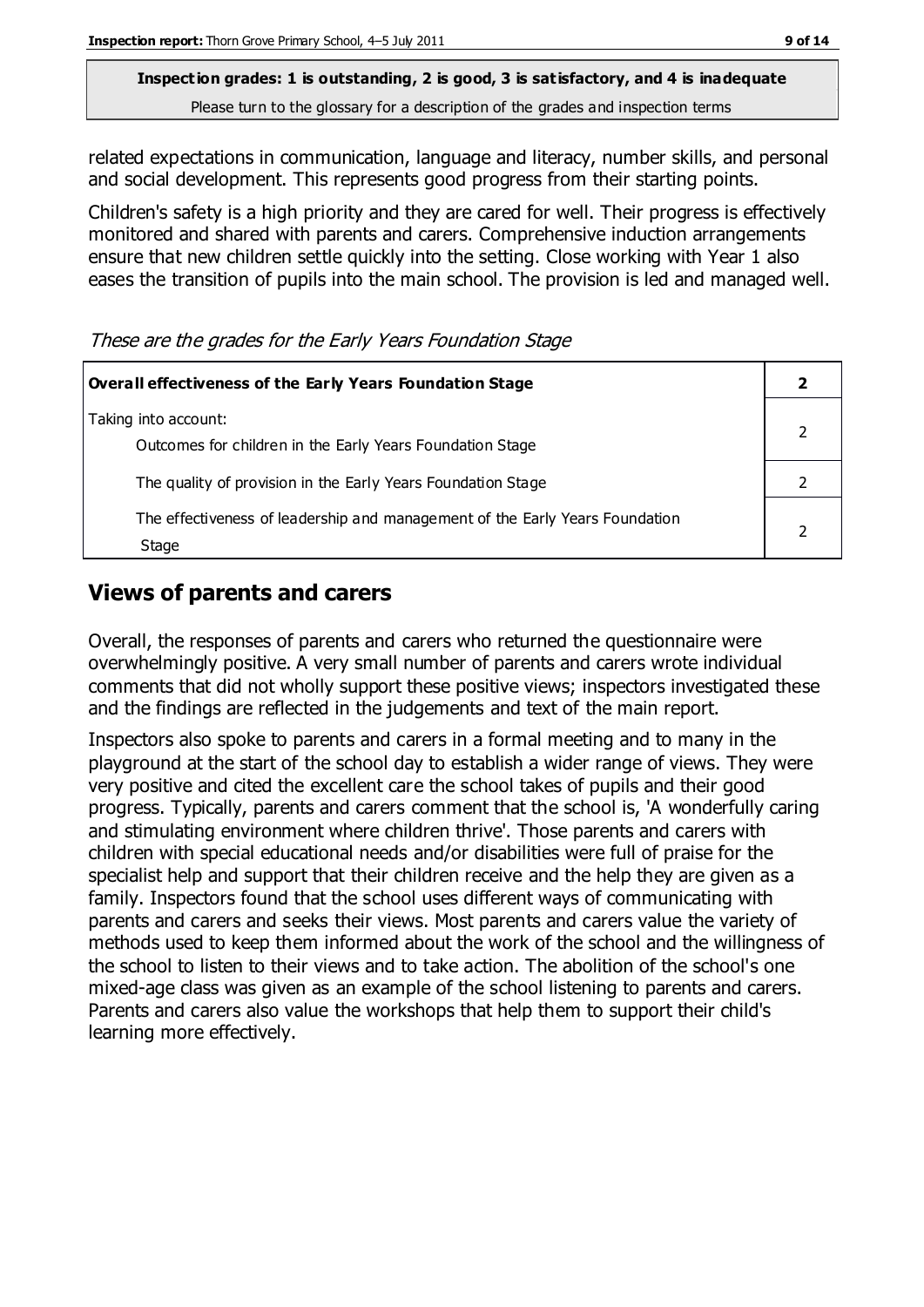#### **Responses from parents and carers to Ofsted's questionnaire**

Ofsted invited all the registered parents and carers of pupils registered at Thorn Grove Primary School to complete a questionnaire about their views of the school.

In the questionnaire, parents and carers were asked to record how strongly they agreed with 13 statements about the school.

The inspection team received 52 completed questionnaires by the end of the on-site inspection. In total, there are 220 pupils registered at the school.

| <b>Statements</b>                                                                                                                                                                                                                                       | <b>Strongly</b><br>agree |               | <b>Agree</b> |               | <b>Disagree</b> |                | <b>Strongly</b><br>disagree |                |
|---------------------------------------------------------------------------------------------------------------------------------------------------------------------------------------------------------------------------------------------------------|--------------------------|---------------|--------------|---------------|-----------------|----------------|-----------------------------|----------------|
|                                                                                                                                                                                                                                                         | <b>Total</b>             | $\frac{1}{2}$ | <b>Total</b> | $\frac{1}{2}$ | <b>Total</b>    | $\frac{1}{2}$  | <b>Total</b>                | $\frac{1}{2}$  |
| My child enjoys school                                                                                                                                                                                                                                  | 37                       | 71            | 13           | 25            | $\mathbf{1}$    | $\overline{2}$ | $\mathbf 0$                 | $\mathbf 0$    |
| The school keeps my child<br>safe                                                                                                                                                                                                                       | 33                       | 63            | 16           | 31            | 3               | 6              | $\mathbf 0$                 | $\mathbf 0$    |
| My school informs me about<br>my child's progress                                                                                                                                                                                                       | 28                       | 54            | 20           | 38            | $\mathbf{1}$    | $\overline{2}$ | 3                           | 6              |
| My child is making enough<br>progress at this school                                                                                                                                                                                                    | 28                       | 54            | 20           | 38            | 3               | 6              | $\mathbf{1}$                | $\overline{2}$ |
| The teaching is good at this<br>school                                                                                                                                                                                                                  | 26                       | 50            | 24           | 46            | $\overline{2}$  | 4              | 0                           | $\mathbf 0$    |
| The school helps me to<br>support my child's learning                                                                                                                                                                                                   | 32                       | 62            | 18           | 35            | $\mathbf{1}$    | $\overline{2}$ | $\mathbf{1}$                | $\overline{2}$ |
| The school helps my child to<br>have a healthy lifestyle                                                                                                                                                                                                | 31                       | 60            | 17           | 33            | $\overline{2}$  | $\overline{4}$ | $\mathbf{1}$                | $\overline{2}$ |
| The school makes sure that<br>my child is well prepared for<br>the future (for example<br>changing year group,<br>changing school, and for<br>children who are finishing<br>school, entering further or<br>higher education, or entering<br>employment) | 28                       | 54            | 18           | 35            | 3               | 6              | $\mathbf{1}$                | $\overline{2}$ |
| The school meets my child's<br>particular needs                                                                                                                                                                                                         | 29                       | 56            | 18           | 35            | $\overline{2}$  | 4              | 2                           | 4              |
| The school deals effectively<br>with unacceptable behaviour                                                                                                                                                                                             | 28                       | 54            | 20           | 38            | $\overline{2}$  | $\overline{4}$ | $\mathbf 0$                 | $\mathbf 0$    |
| The school takes account of<br>my suggestions and concerns                                                                                                                                                                                              | 27                       | 52            | 18           | 35            | 5               | 10             | 1                           | 2              |
| The school is led and<br>managed effectively                                                                                                                                                                                                            | 23                       | 44            | 24           | 46            | 3               | 6              | $\overline{2}$              | $\overline{4}$ |
| Overall, I am happy with my<br>child's experience at this<br>school                                                                                                                                                                                     | 32                       | 62            | 17           | 33            | 3               | 6              | $\mathbf 0$                 | $\pmb{0}$      |

The table above summarises the responses that parents and carers made to each statement. The percentages indicate the proportion of parents and carers giving that response out of the total number of completed questionnaires. Where one or more parents and carers chose not to answer a particular question, the percentages will not add up to 100%.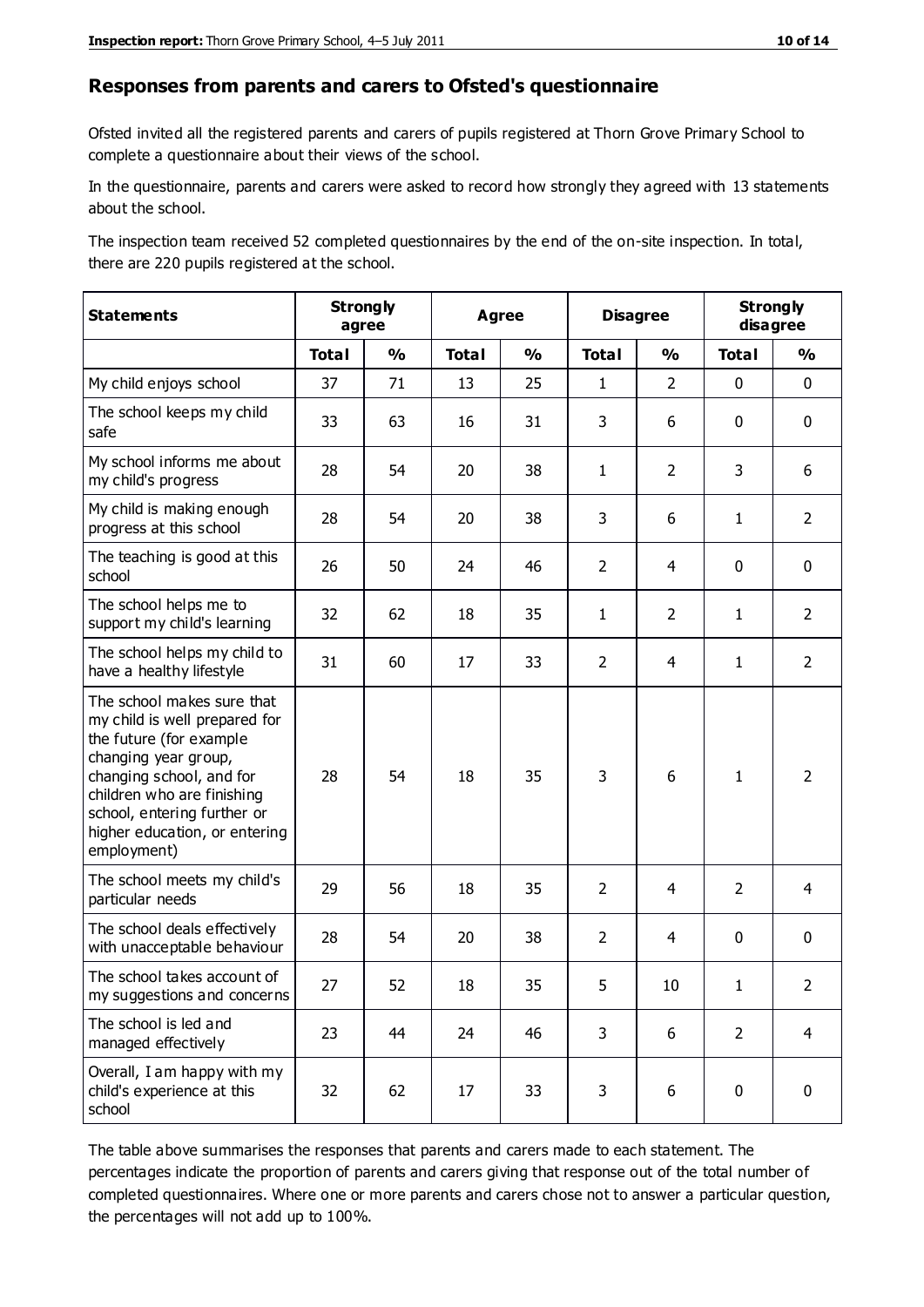# **Glossary**

| Grade   | <b>Judgement</b> | <b>Description</b>                                                                                                                                                                                                            |
|---------|------------------|-------------------------------------------------------------------------------------------------------------------------------------------------------------------------------------------------------------------------------|
| Grade 1 | Outstanding      | These features are highly effective. An outstanding school<br>provides exceptionally well for all its pupils' needs.                                                                                                          |
| Grade 2 | Good             | These are very positive features of a school. A school that<br>is good is serving its pupils well.                                                                                                                            |
| Grade 3 | Satisfactory     | These features are of reasonable quality. A satisfactory<br>school is providing adequately for its pupils.                                                                                                                    |
| Grade 4 | Inadequate       | These features are not of an acceptable standard. An<br>inadequate school needs to make significant improvement<br>in order to meet the needs of its pupils. Ofsted inspectors<br>will make further visits until it improves. |

#### **What inspection judgements mean**

#### **Overall effectiveness of schools**

|                       | Overall effectiveness judgement (percentage of schools) |      |                     |                   |
|-----------------------|---------------------------------------------------------|------|---------------------|-------------------|
| <b>Type of school</b> | <b>Outstanding</b>                                      | Good | <b>Satisfactory</b> | <b>Inadequate</b> |
| Nursery schools       | 46                                                      | 48   | 6                   |                   |
| Primary schools       | 6                                                       | 47   | 40                  | 7                 |
| Secondary schools     | 12                                                      | 39   | 38                  | 11                |
| Sixth forms           | 13                                                      | 42   | 41                  | 3                 |
| Special schools       | 28                                                      | 49   | 19                  | 4                 |
| Pupil referral units  | 14                                                      | 45   | 31                  | 10                |
| All schools           | 10                                                      | 46   | 37                  |                   |

New school inspection arrangements were introduced on 1 September 2009. This means that inspectors now make some additional judgements that were not made previously.

The data in the table above are for the period 1 September 2010 to 31 December 2010 and are consistent with the latest published official statistics about maintained school inspection outcomes (see **[www.ofsted.gov.uk](http://www.ofsted.gov.uk/)**).

The sample of schools inspected during 2010/11 was not representative of all schools nationally, as weaker schools are inspected more frequently than good or outstanding schools.

Percentages are rounded and do not always add exactly to 100.

Sixth form figures reflect the judgements made for the overall effectiveness of the sixth form in secondary schools, special schools and pupil referral units.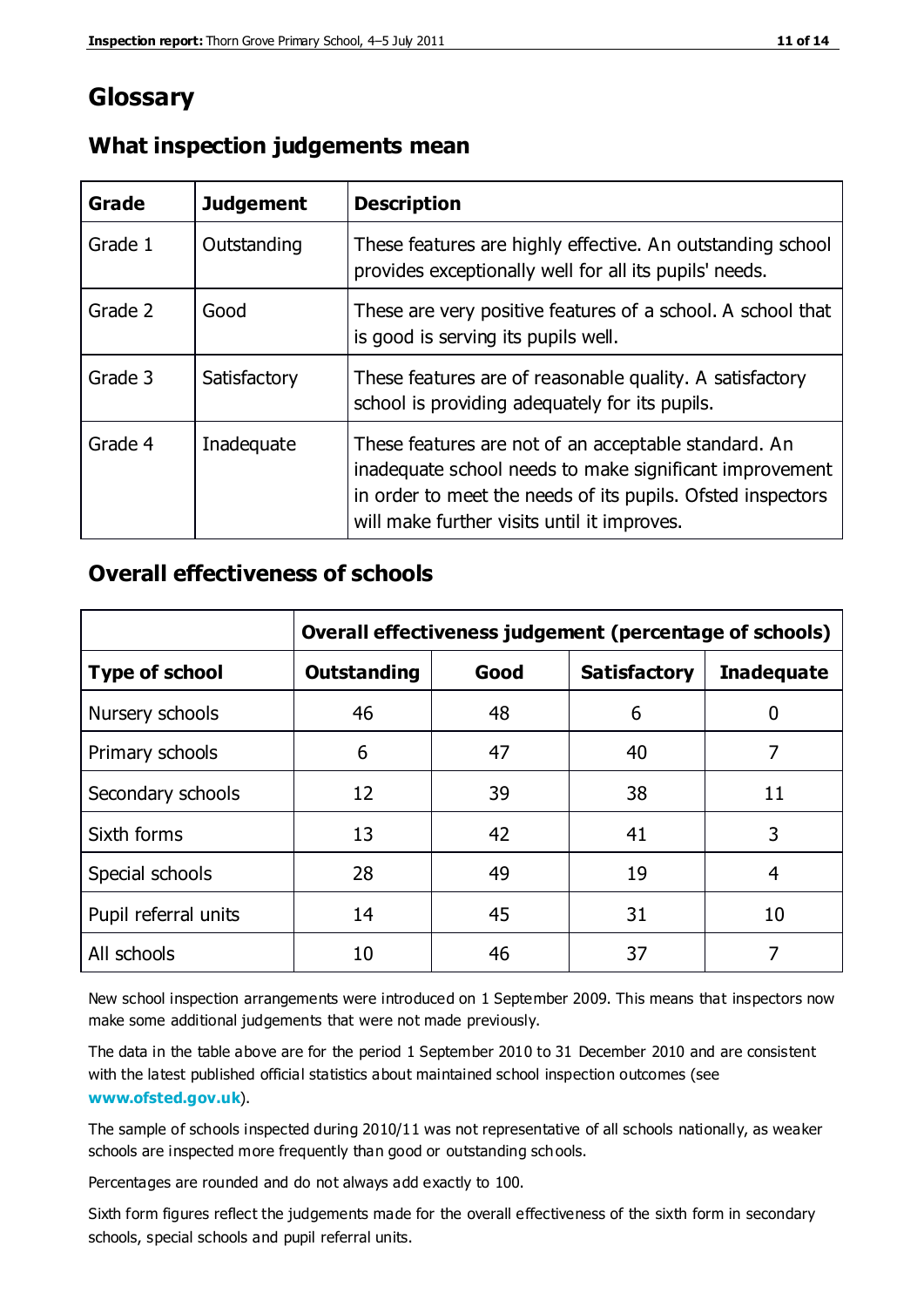# **Common terminology used by inspectors**

| Achievement:               | the progress and success of a pupil in their learning,<br>development or training.                                                                                                                                                          |  |  |
|----------------------------|---------------------------------------------------------------------------------------------------------------------------------------------------------------------------------------------------------------------------------------------|--|--|
| Attainment:                | the standard of the pupils' work shown by test and<br>examination results and in lessons.                                                                                                                                                   |  |  |
| Capacity to improve:       | the proven ability of the school to continue<br>improving. Inspectors base this judgement on what<br>the school has accomplished so far and on the quality<br>of its systems to maintain improvement.                                       |  |  |
| Leadership and management: | the contribution of all the staff with responsibilities,<br>not just the headteacher, to identifying priorities,<br>directing and motivating staff and running the school.                                                                  |  |  |
| Learning:                  | how well pupils acquire knowledge, develop their<br>understanding, learn and practise skills and are<br>developing their competence as learners.                                                                                            |  |  |
| Overall effectiveness:     | inspectors form a judgement on a school's overall<br>effectiveness based on the findings from their<br>inspection of the school. The following judgements,<br>in particular, influence what the overall effectiveness<br>judgement will be. |  |  |
|                            | The school's capacity for sustained<br>improvement.                                                                                                                                                                                         |  |  |
|                            | Outcomes for individuals and groups of pupils.                                                                                                                                                                                              |  |  |
|                            | The quality of teaching.                                                                                                                                                                                                                    |  |  |
|                            | The extent to which the curriculum meets<br>pupils' needs, including, where relevant,<br>through partnerships.                                                                                                                              |  |  |
|                            | The effectiveness of care, guidance and<br>support.                                                                                                                                                                                         |  |  |
| Progress:                  | the rate at which pupils are learning in lessons and<br>over longer periods of time. It is often measured by<br>comparing the pupils' attainment at the end of a key                                                                        |  |  |

stage with their attainment when they started.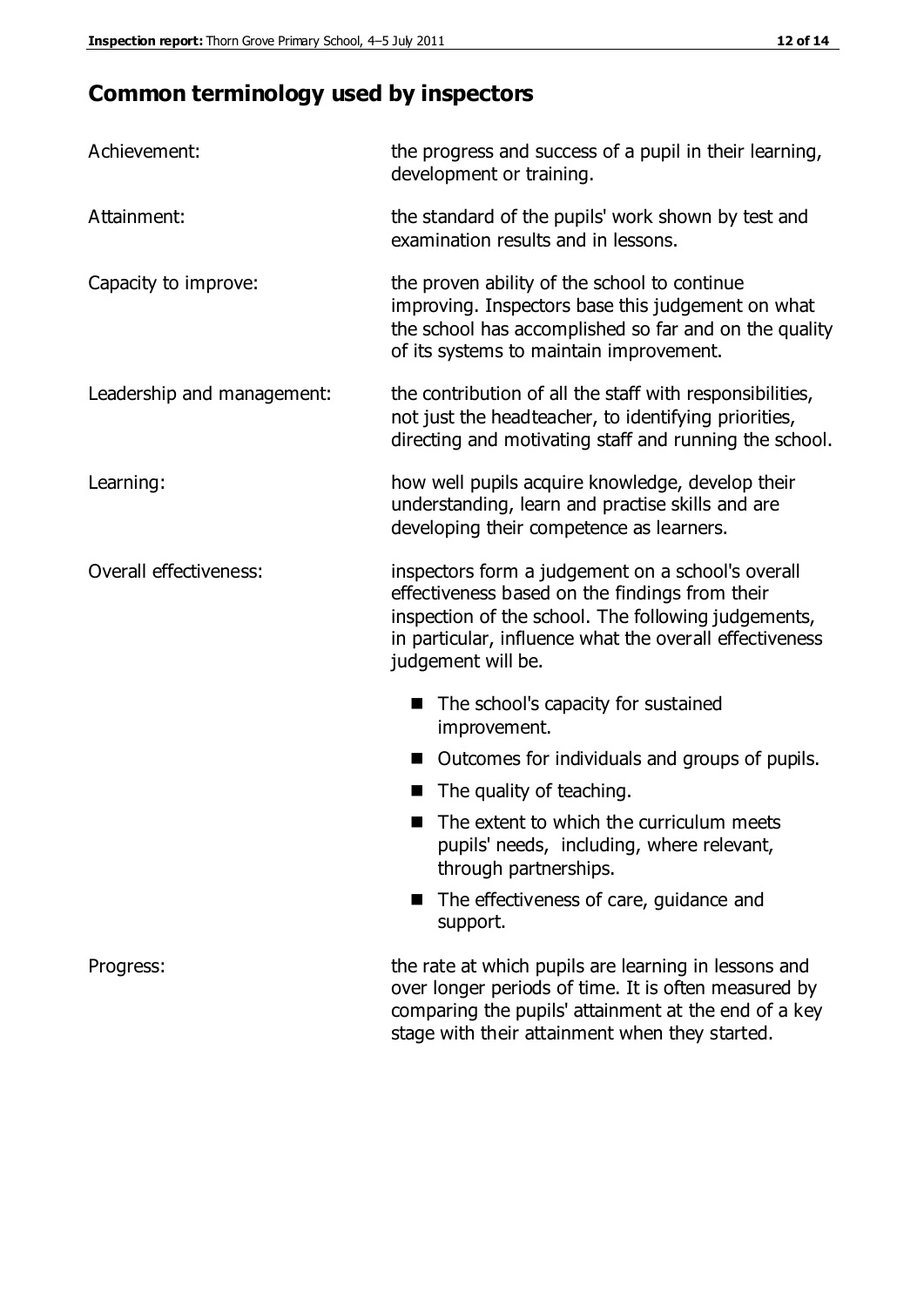#### **This letter is provided for the school, parents and carers to share with their children. It describes Ofsted's main findings from the inspection of their school.**

6 July 2011

#### Dear Pupils

#### **Inspection of Thorn Grove Primary School, Cheadle, SK8 7LD**

I would like to thank you for making my colleagues and me so welcome when we came to inspect your school. A special 'thank you' goes to the pupils who gave up some of their time to talk to us about their work and activities. We enjoyed your music assembly.

You attend a good school where the headteacher and all the staff ensure that you are extremely well cared for and safe. We think that they have made a lot of improvements in school to help you make better progress. We were very impressed by how well you understand how to improve your work and know what your targets are. Your targets are helping you to do better in English and mathematics. Most of you, including the children in the Nursery and Reception, make good progress in lessons. You enjoy school so your attendance and behaviour are good. You take good care of each other and know how to stay safe and healthy.

We have asked your school leaders to do the following three things to improve your school further:

- $\blacksquare$  ensure that teaching in all lessons is at least good
- develop more imaginative work in the Nursery and Reception classes
- improve your knowledge and understanding of cultures and traditions in communities that are different from your own.

You can help to improve your school by learning to assess how well you are doing.

Yours sincerely

Carmen Markham Lead inspector